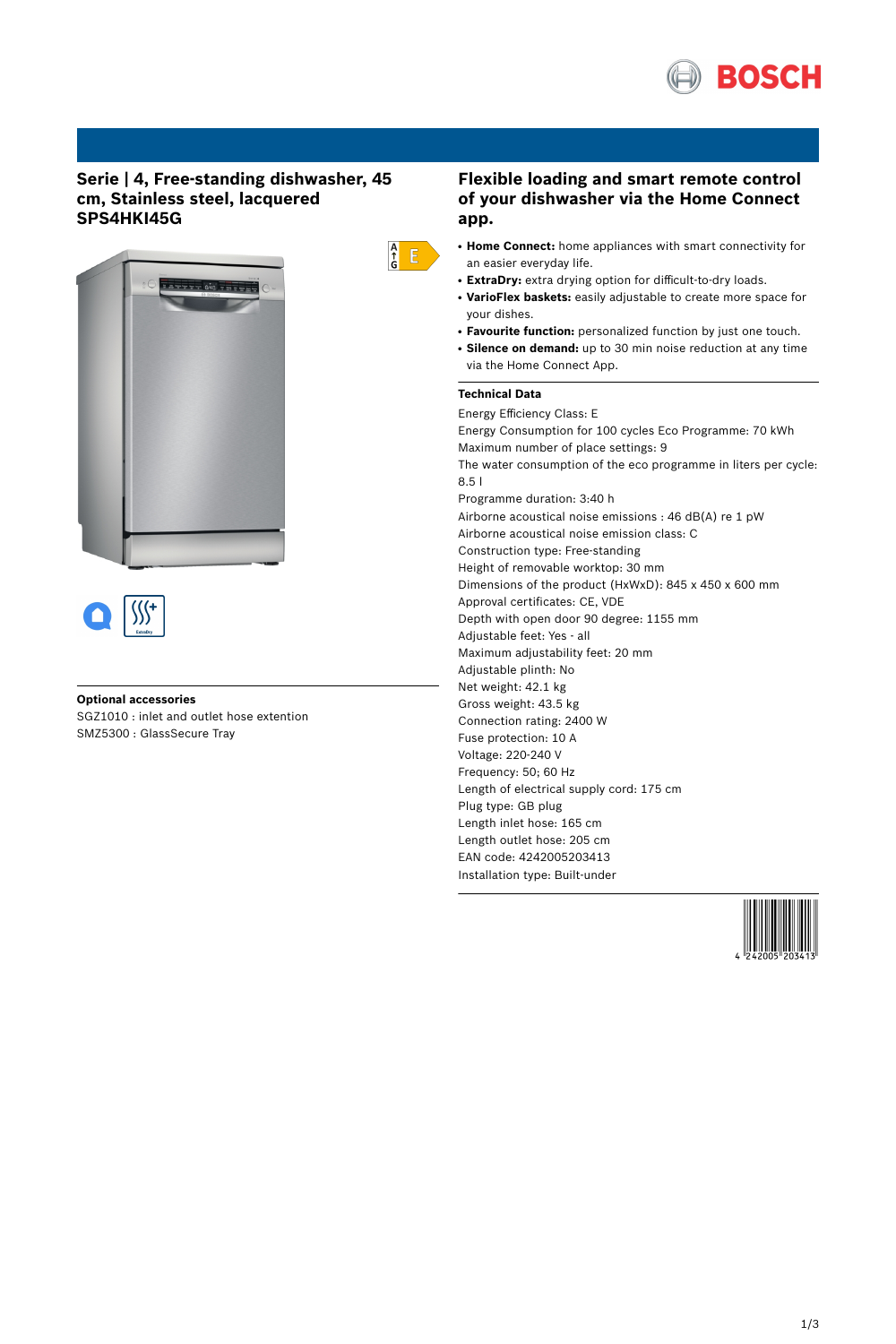

## **Serie | 4, Free-standing dishwasher, 45 cm, Stainless steel, lacquered SPS4HKI45G**

## **Flexible loading and smart remote control of your dishwasher via the Home Connect app.**

## **Performance**

- Energy Efficiency Class<sup>1</sup>: E
- Energy<sup>2</sup> / Water<sup>3</sup>: 70 kWh / 8.5 litres
- Capacity: <sup>9</sup> place settings
- Programme duration<sup>4</sup>: 3:40 (h:min)
- Noise level: <sup>46</sup> dB(A) re <sup>1</sup> pW
- Noise Efficiency Class: <sup>C</sup>
- Noise level (silence programme): <sup>43</sup> dB(A) re <sup>1</sup> pW

#### **Programmes / functions**

- <sup>6</sup> programmes: Eco <sup>50</sup> °C, Auto 45-65 °C , Intensive <sup>70</sup> °C, Express 65°, Silence 50 °C, Favourite
- Default favourite programme: Pre-Rinse
- <sup>4</sup> special options: Remote Start, Extra Dry, Intensive Zone, SpeedPerfect+
- Machine Care
- Silence on Demand (via app)

#### **Flexible design elements**

- VarioFlex basket system
- <sup>3</sup> stage Rackmatic height-adjustable top basket
- Variable cutlery basket in bottom basket
- Low friction wheels on bottom basket
- Rack Stopper to prevent derailing of bottom basket
- <sup>2</sup> foldable plate racks in top basket
- <sup>2</sup> foldable plate racks in bottom basket
- Knife rack in top basket
- Upper rack cup shelf
- Lower rack cup shelf
- Glass rack in bottom basket

### **Innovations and technology**

- Home Connect ready on WLAN
- Heat exchanger.
- DosageAssist detergent dispenser
- EcoSilence BLDC drive
- Automatic detergent detection
- Aqua and loading sensor
- AquaMix Glass protection system

#### **Design features**

- Time delay (3, <sup>6</sup> or <sup>24</sup> hours)
- DuoPower spray arm in upper basket
- Self-cleaning filter system with <sup>3</sup> piece corrugated filter
- Leak protection system
- Tamperproof controls
- Large item spray head
- Stainless steel interior
- Dimensions (HxWxD): 84.5 x 45 x 60cm
- *¹ Scale of Energy Efficiency Classes from A to G*
- *² Energy consumption in kWh per 100 cycles (in programme Eco 50 °C)*
- *³ Water consumption in litres per cycle (in programme Eco 50 °C)*
- *⁴ Duration of programme Eco 50 °C*